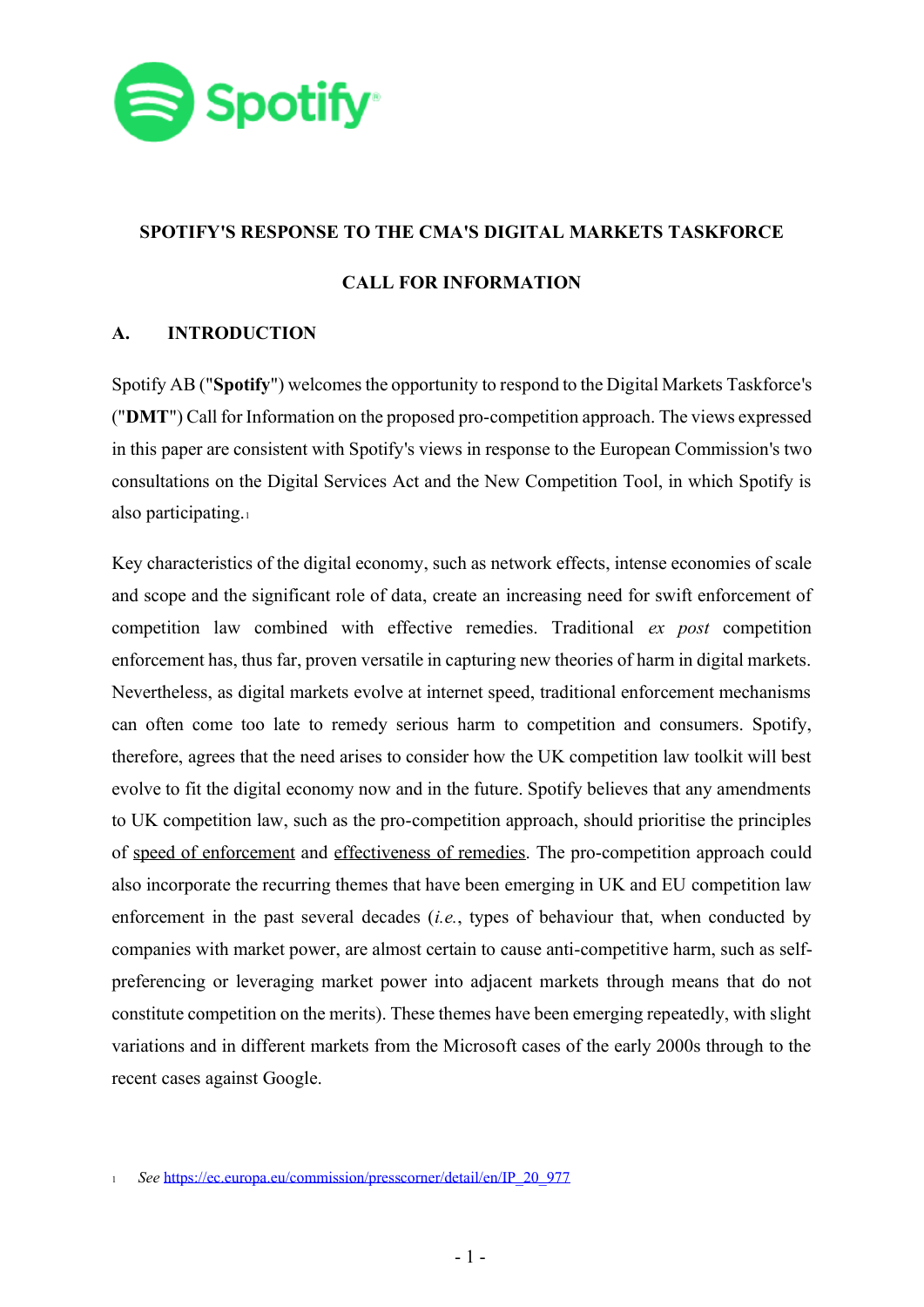Spotify believes that ex ante regulation such as the pro-competition approach should be limited to "gatekeeper platforms" (a concept that Spotify perceives as being adjacent to that of platforms with Strategic Market Status ("**SMS**")). These gatekeeper platforms hold a unique position in the marketplace and have a unique ability to control and thwart innovation and competition to the detriment of consumers. Applying the pro-competitive approach to gatekeeper platforms would avoid a regime the scope of which would be overinclusive and which, therefore, unnecessarily impedes innovation by smaller entrants, while addressing the harm generated by a small subset of platforms.

In Spotify's experience, app stores are a prominent example of platforms that can exhibit all the characteristics of a gatekeeper. For the past few years, Spotify has been raising awareness of antitrust risk from the conduct of app store owners, including submitting a complaint before the European Commission ("**EC**") against Apple for app store restrictions that violate EU competition law, which the EC is now formally investigating. <sup>2</sup> In the interest of providing additional context to the DMT, **Section B** provides an overview of the key competitive dynamics in app store markets and examples of how app store owners can (and do) abuse their position. **Section C** provides answers to the DMT's Call for Information.

## **B. APP STORE MARKETS**

#### **Competitive dynamics in app store markets**

The smartphone is the most ubiquitous digital device amongst UK adults and is expected to remain so for many years. In fact, the smartphone is likely to consolidate its primacy over the coming years, and become even more vital. <sup>3</sup> Consumers worldwide increasingly use their smartphones to access services and content, and these interactions are overwhelmingly conducted through the use of mobile applications ("**apps**").

#### *App stores are critical for users and developers*

To download, update and (sometimes) discover apps for the two major mobile Operating Systems ("**OS**"), Android and iOS, consumers depend on the app stores present on each OS,

<sup>2</sup> See Spotify's dedicated microsite, *available at:* <https://www.timetoplayfair.com/>

<sup>3</sup> Deloitte report "*Global Mobile Consumer Survey: UK cut | Plateauing at the peak | The state of the smartphone*", *available at:* [https://www2.deloitte.com/content/dam/Deloitte/uk/Documents/technology](https://www2.deloitte.com/content/dam/Deloitte/uk/Documents/technology-media-telecommunications/deloitte-uk-plateauing-at-the-peak-the-state-of-the-smartphone.pdf)[media-telecommunications/deloitte-uk-plateauing-at-the-peak-the-state-of-the-smartphone.pdf](https://www2.deloitte.com/content/dam/Deloitte/uk/Documents/technology-media-telecommunications/deloitte-uk-plateauing-at-the-peak-the-state-of-the-smartphone.pdf)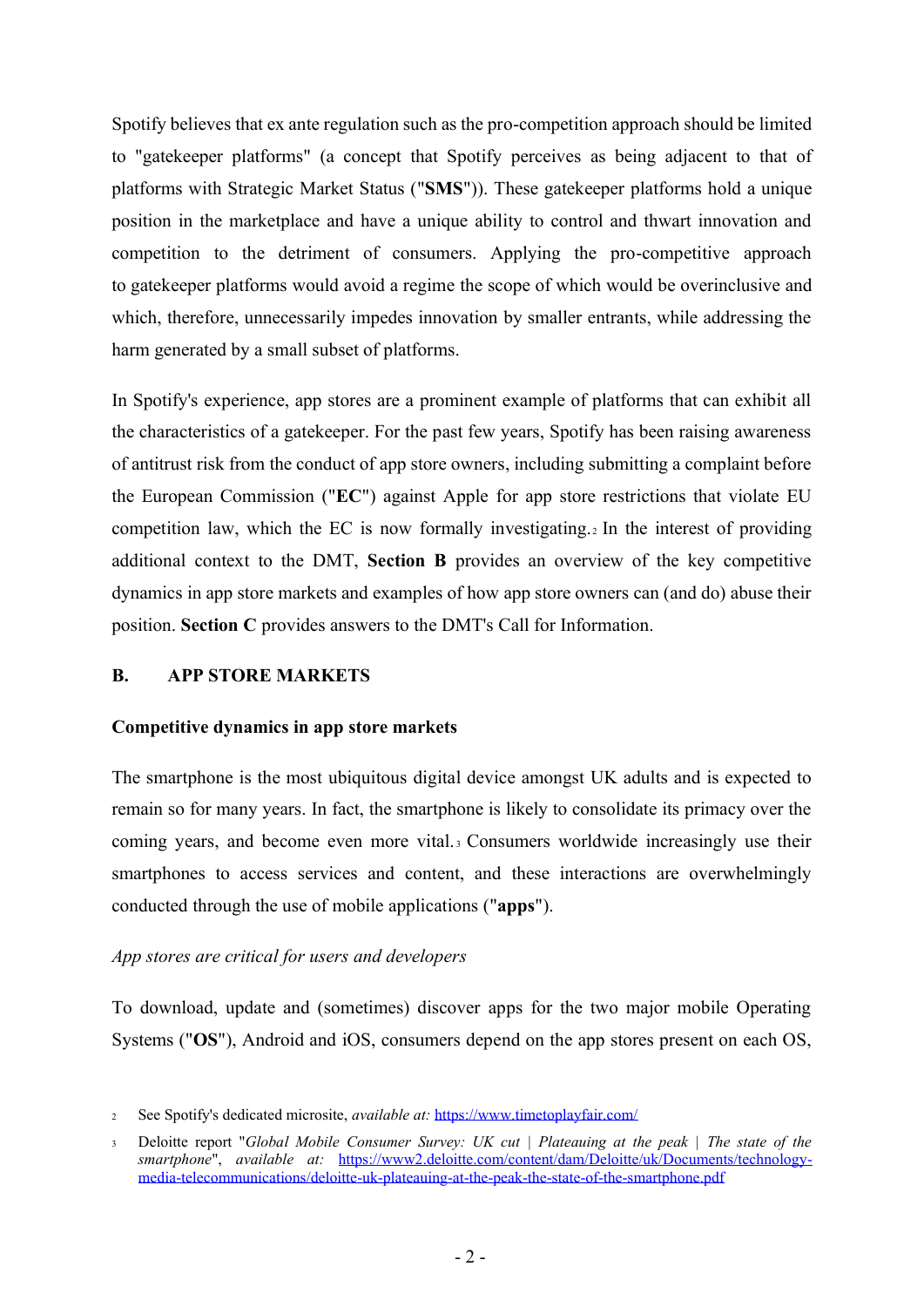*i.e.*, Google's Google Play store ("**Google Play**") and other app stores for Android as well as Apple's App Store (the "**App Store**"), the only app store Apple allows to operate on iOS. Google Play and the App Store distribute apps developed by the app store / platform owner (Google and Apple, respectively) alongside third-party apps. Thus, Google and Apple are simultaneously owners of the mobile OS, operators of the main (or in Apple's case the only) app store on that OS, and suppliers of apps in competition with third parties.

For commercial users/developers, there are no viable alternatives to app stores for reaching customers on Android and iOS.<sup>4</sup> Inviting third-party apps onto an app store is a mutually beneficial arrangement for developers and the platform owner: developers benefit from being able to distribute services to mobile users, and the app store owner benefits from the presence of third-party apps (particularly ones with considerable brand recognition) which make the platform more attractive to users.

To reach the broadest possible audience, app developers must be present on both Google Play and the App Store (*i.e.*, they must multi-home). This is because mobile users tend to singlehome *i.e.*, typically use only one mobile ecosystem at a time (Android or iOS) due primarily to high switching costs and brand loyalty.<sub>5</sub> In *Google Android*, the EC found Google Play to be dominant in a distinct relevant market for Android app stores, which is not constrained by Apple's App Store.<sub>6</sub> There are good arguments to support the App Store as being also dominant in a separate relevant market for app distribution on iOS.

# *App stores have considerable bargaining power over developers*

Given their critical nature for app distribution, app stores have considerable bargaining power over developers. This bargaining power is most evident in the app approval process. To be eligible to distribute apps on app stores, developers must agree to the app store owner's

<sup>4</sup> Browser-based apps are not generally viewed as a sufficient substitute for mobile apps as key functionality that mobile apps offer cannot be replicated on a browser-based app (*e.g.*, offline functionality).

<sup>5</sup> In *Google Android*, the EC cites research estimating that, in 2015, 82% of Google Android smartphone users purchasing a new smartphone decided to purchase a Google Android device. The equivalent figure for iOS users was 78%. *See* EC decision in Case AT.40099 – *Google/Android,* paragraphs 500 and 533 *et seq*  ("*Google Android*").

<sup>6</sup> *Google/Android,* paragraphs 268 and 306.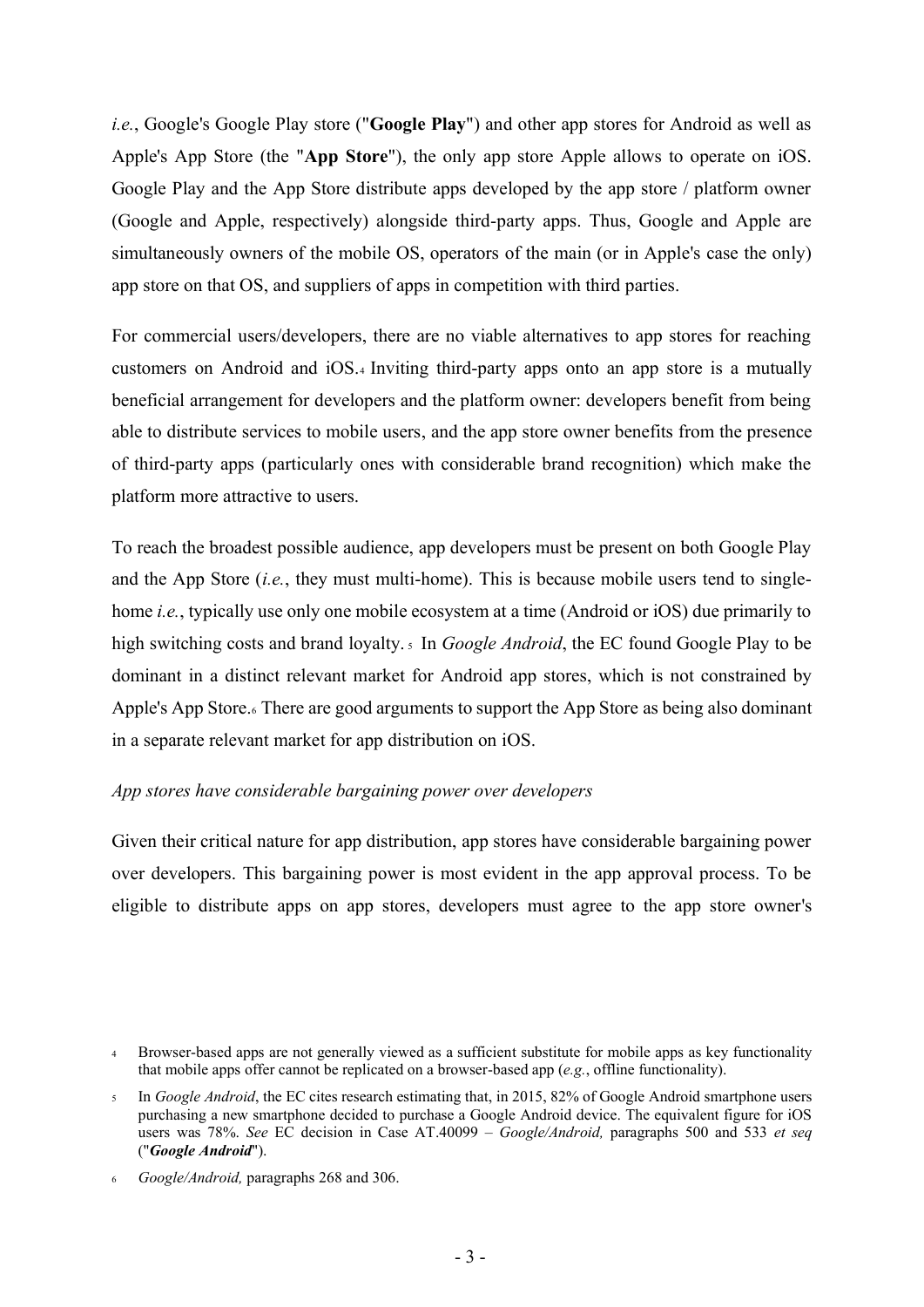standard, non-negotiable contract terms, including app approval protocols.<sup>7</sup> Both the App Store and Google Play have app review protocols in place whereby they approve or reject third-party apps for inclusion in the app store. Every update to third-party apps (*e.g.*, bug fixes or service improvements) also needs to be approved by the app store owner.

App store owners have broad discretion in designing their app approval processes. For instance, Apple artificially distinguishes between different types of apps in its app approvals process, imposing heavy obligations on apps providing digital content that do not apply to apps supplying physical products or services. More specifically, digital content apps are required exclusively to use Apple's in-app payment mechanism, In-App Purchase ("**IAP**") for all in-app sales to users, at the exclusion of other payment mechanisms, and to pay Apple a 30% fee on every in-app transaction.<sup>8</sup> Apple has thus far not offered a convincing objective justification for this difference in treatment. As a digital content app, Spotify has experienced these restrictions first hand and these are at the heart of the EC's recently launched investigation against Apple.<sup>9</sup>

App stores are in a position not only to *set* app approval terms unilaterally, but also to give themselves the discretion unilaterally to *amend* app approval rules (or their *interpretation*), leaving developers no option but to adapt their own commercial conduct, even when materially disadvantageous to them. For instance, Apple deems its App Store Review Guidelines ("**Guidelines**") a "*living document*", further intensifying the ambiguity faced by third-party developers as to whether their app will reach users through the App Store, and if so in what shape. Apple states explicitly that the Guidelines are subject to change without notice at Apple's sole discretion (*see* rule 3.2 which states that "*the lists below are not exhaustive, and your submission may trigger a change or update to our policies*").

Spotify's experience illustrates this: since 2011, Apple has developed a pattern of moving the goalposts of developers' compliance with its Guidelines: (i) by amending the Guidelines to tighten restrictions on developers' ability to advertise to users on iOS; and (ii) by enforcing the Guidelines in a capricious and inconsistent manner, depriving developers of certainty on

<sup>7</sup> For Apple, these are the terms included in the Developer Program License Agreement and the App Store Review Guidelines *available at:* <https://developer.apple.com/app-store/review/guidelines/> For Google, these are the [Google Developer Programme Policies,](https://support.google.com/googleplay/android-developer/topic/9858052?hl=en-GB) and the [Google Play Developer Distribution Agreement.](https://play.google.com/about/developer-distribution-agreement.html)

<sup>8</sup> The 30% fee becomes 15% in the second consecutive year of a subscription.

<sup>9</sup> EC Case AT.40437 – *Apple – App Store Practices (music streaming)* launched formally on 16 June 2020.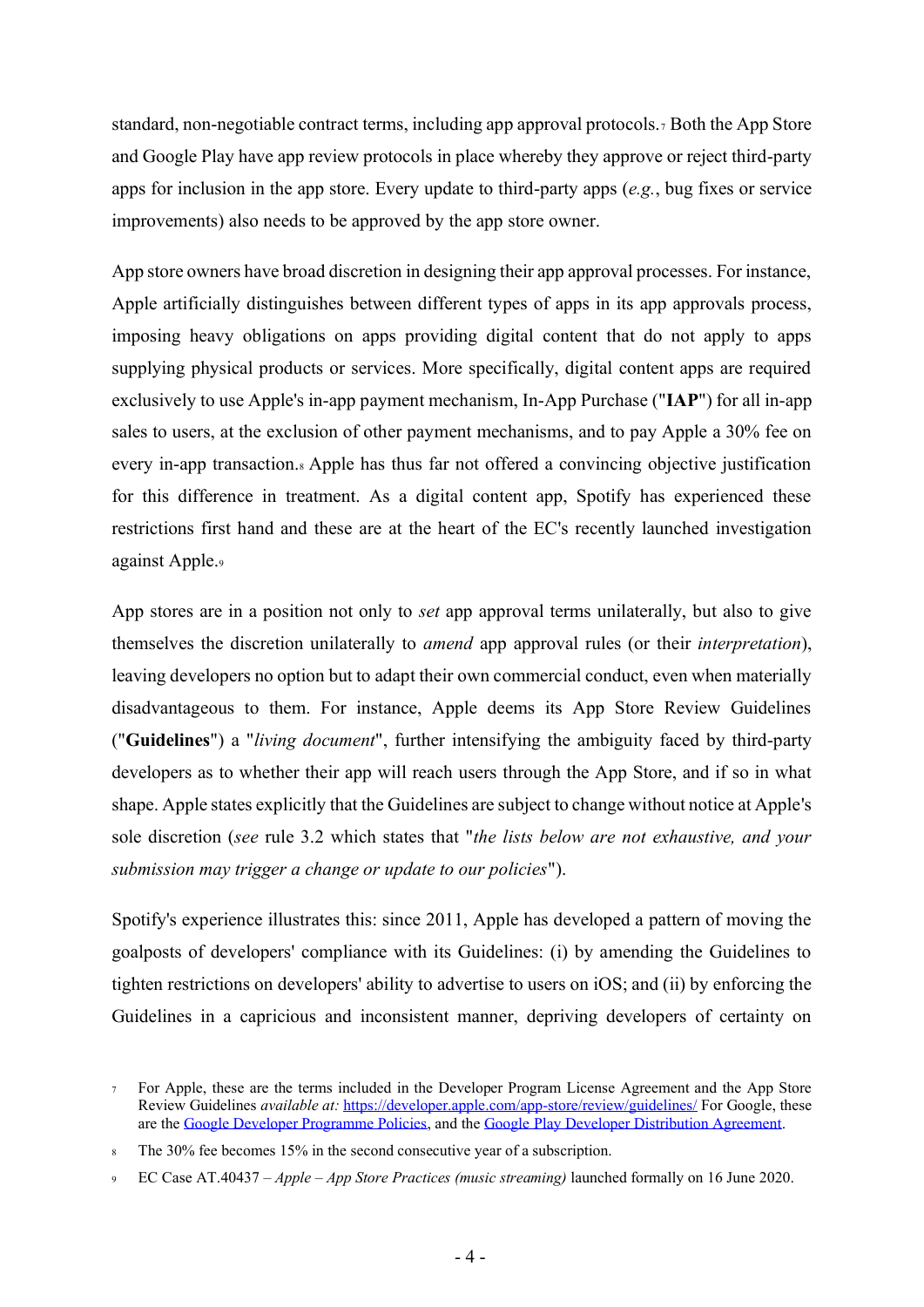whether their app / app updates will be approved. This is often done despite explicit assurances or previous practice to the opposite effect. Given the focus on digital content apps, it is no wonder that Apple's conduct has disproportionately affected apps that compete with Apple's own apps on the App Store.

#### **Sources of antitrust risk in app stores**

In Spotify's experience, under specific circumstances, app stores can become a vehicle for anticompetitive conduct. Vertically integrated platforms with native app stores, which also sell downstream apps, have the ability and often the incentive to self-favour: they are in a position to abuse the privilege of being both referee and player to give their own apps an unmerited competitive advantage.

App store owners are able to restrict the operation of competing third-party apps by imposing on them exploitative or exclusionary conditions for accessing the app store to which the app store owner's own apps are not subjected, such as:

- a. **Making access to the app store conditional on the acceptance by third-party developers of supplementary obligations unrelated to the app distribution contract.** Such unrelated supplementary obligation can include requiring developers exclusively to use the app store owner's in-app payment mechanism to make in-app sales (and pay a fee per in-app transaction), as Apple does with IAP on the App Store. This is often accompanied by prohibiting developers from informing users through the app of alternative (often cheaper) purchasing options for the same service.
- b. **Artificially raising third-party apps developers' costs of doing business.** A significant proportion of developers seek to sell services via their app. The effectiveness of the in-app channel in driving customer conversions is easy to appreciate: the user is being presented with in-app advertising and the ability to purchase while engaged with the developer's service, and is thus more receptive to the advertising message. In-app conversion tools provide users with an excellent means to convert to a developer's paid service while they are focused on the service and their intent and desire to convert are highest. Restrictions on a developer's ability to sell in-app (such as the one described above under (a)) often render it commercially unviable for the developer to continue making such sales. These therefore deprive developers of a critical conversion channel and force them to increase spending towards more expensive and less effective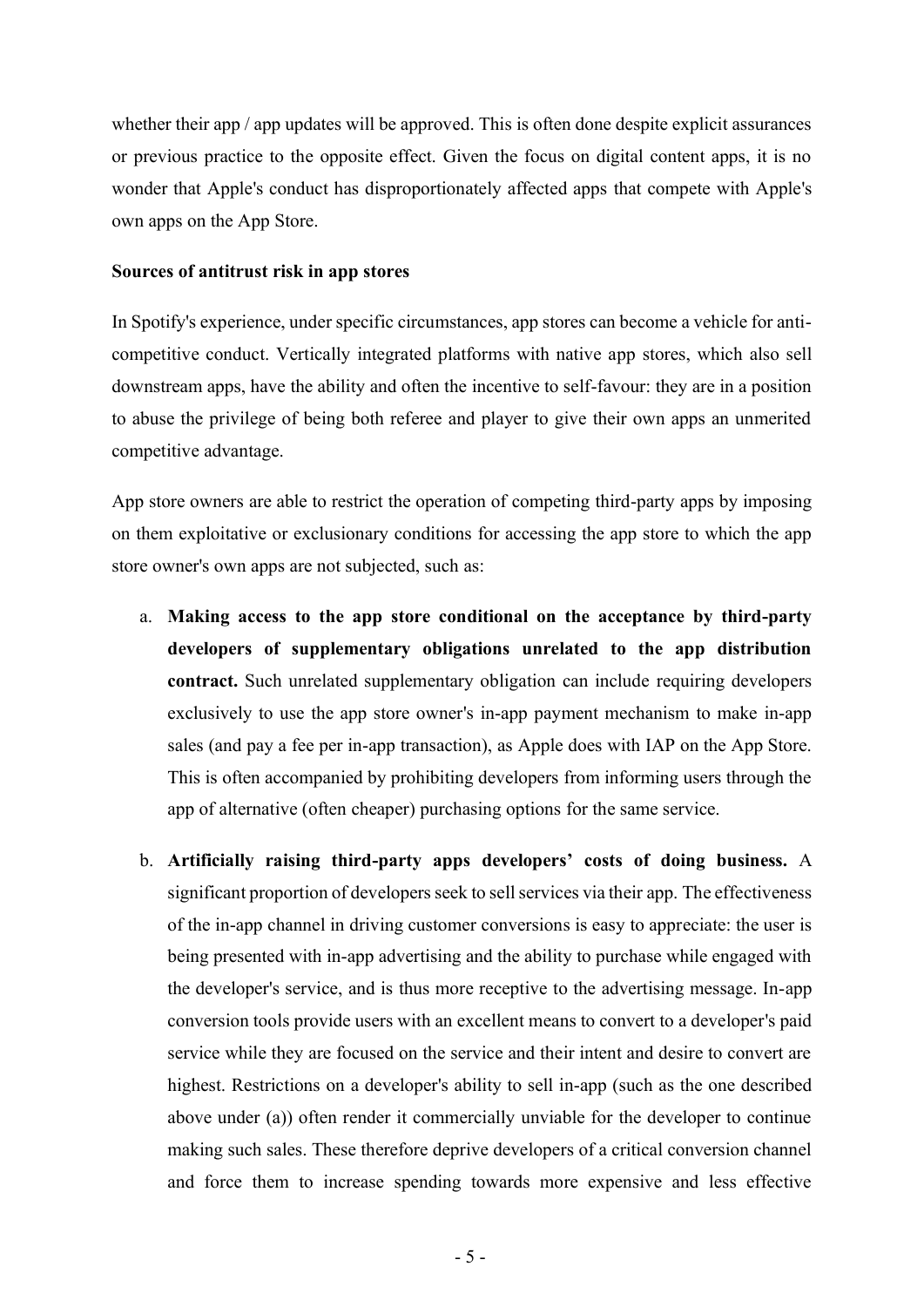marketing methods (*e.g.*, social media advertising). As such, third-party developers are weakened in their ability to compete with the app store owner's own apps.

- c. **Restrictions on developers' freedom to communicate with their users.** App store owners are able to put limits on developers' freedom to communicate with their users via the app. Examples from Spotify's experience include restrictions imposed by Apple on Spotify using its iOS app to inform users of in-app discounts and promotions; outof-app purchasing options for the same service; and bundles of services (often at an attractive price for the user).
- d. **Intervening in the relationship between the developer and its users.** Platform owners are intermediaries between the developer and its users / customers and is in a position to potentially abuse that privilege. For instance, when a user purchases digital content (*e.g.*, a Spotify subscription) using Apple's IAP<sub>10</sub>, Apple becomes the merchant of record for the transaction instead of the app developer. Thus, the developer is forced to relinquish control of communications with its own customers concerning the subscription / billing to Apple. In addition, this allows Apple to obtain data and sensitive insights into aspects of the developer's business, performance and customers, which in the case of competing apps can give competitively sensitive insights to Apple. This creates an artificial opacity in the consumer relationship for the developer. For instance, at the time, Spotify was unaware of the status of communications around billing and had little information about the reasons for, *e.g.*, cancelled subscriptions. This limited Spotify's ability to adopt pro-competitive initiatives to win over customers. For example, if a customer failed to pay his subscription fee on time, the user's subscription was terminated, with Spotify being prevented from offering any flexibility by either waiving the fee or allowing the customer to pay later.

#### **Effects of this behaviour on developers and consumers**

Anti-competitive behaviour by an app store owner can negatively affect consumers and thirdparty developers by:

<sup>10</sup> This was the case, for instance, for Spotify while it had enabled in-app purchases of Spotify Premium subscriptions on the App Store between May/June 2014 and May/June 2016 through Apple's IAP.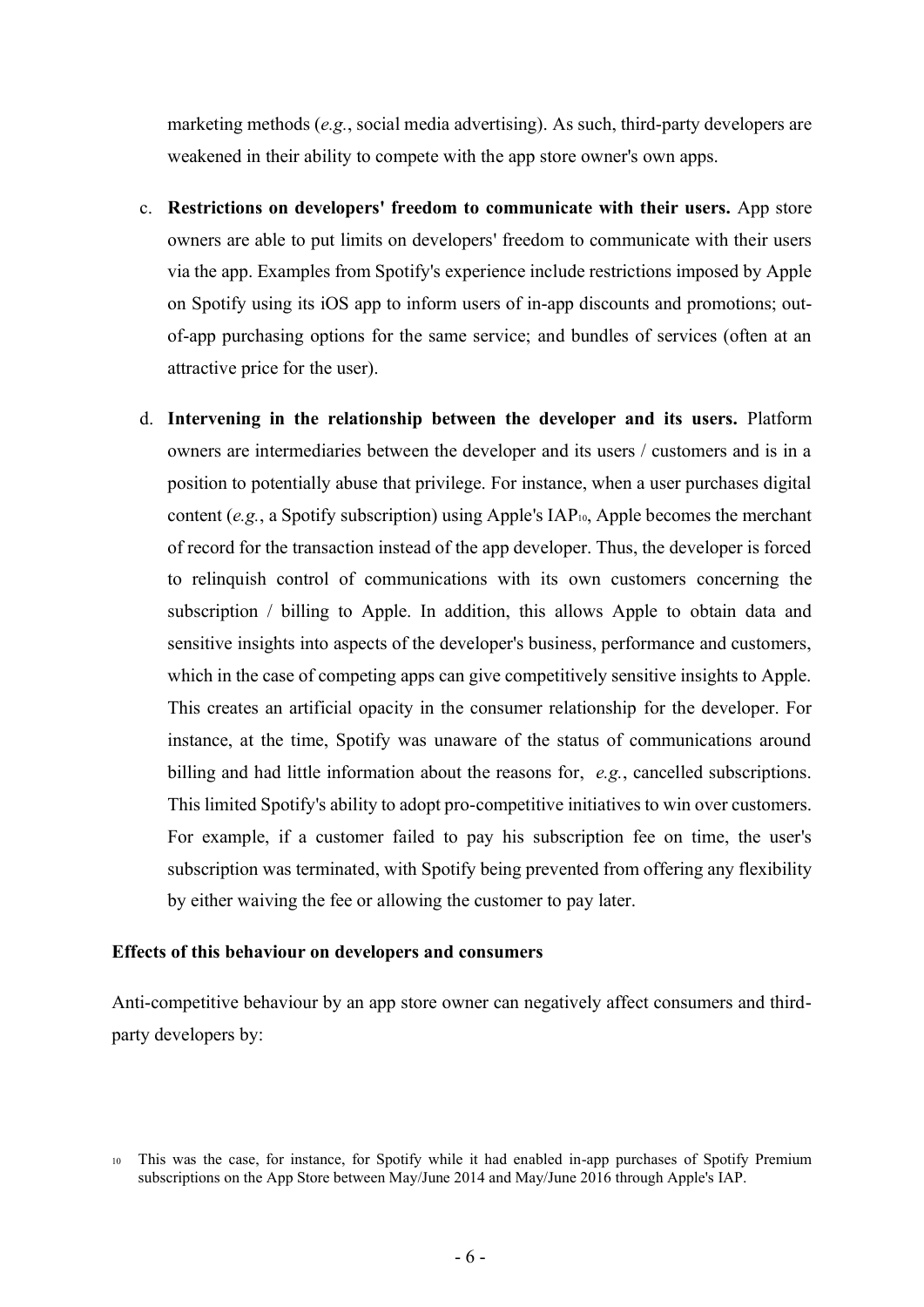- a. **Reducing consumer choice** as third-party developers who compete with the app store owner's own apps are excluded or weakened in their ability to compete.
- b. **Increasing prices for consumers** as it can leave developers with no viable choice but to pass on the restrictions imposed by app store owners (*e.g.*, discriminatory commission fees) to consumers in the form of higher prices.
- c. **Reducing incentives and ability to innovate and the overall level of innovation on the market** due to third-party developers' financial losses and loss of scale.

Left unchecked, such anti-competitive behaviour risks being cemented into industry practice with app store owners engaging in a 'race to the bottom', with detrimental effects for consumers, businesses and future foreign investment in digital technologies in the UK market.

## **C. SPOTIFY'S RESPONSE TO THE DMT'S CALL FOR INFORMATION**

## **Scope of a new approach**

**1. What are the appropriate criteria to use when assessing whether a firm has Strategic Market Status (SMS) and why? In particular:**

**• The Furman Review refers to 'significant market power,' 'strategic bottleneck', 'gateway', 'relative market power' and 'economic dependence':**

- **– How should these terms be interpreted?**
- **– How do they relate to each other?**
- **– What role, if any, should each concept play in the SMS criteria?**

**• Which, if any, existing or proposed legal and regulatory regimes, such as the significant market power regime in telecoms, could be used as a starting point for these criteria?** 

**• What evidence could be used when assessing whether the criteria have been met?**

A platform with SMS / "gatekeeper platform" could potentially be defined as a platform:

a. Whose core market is protected by high barriers to entry (*e.g.*, large economies of scale, and strong direct and indirect network effects); and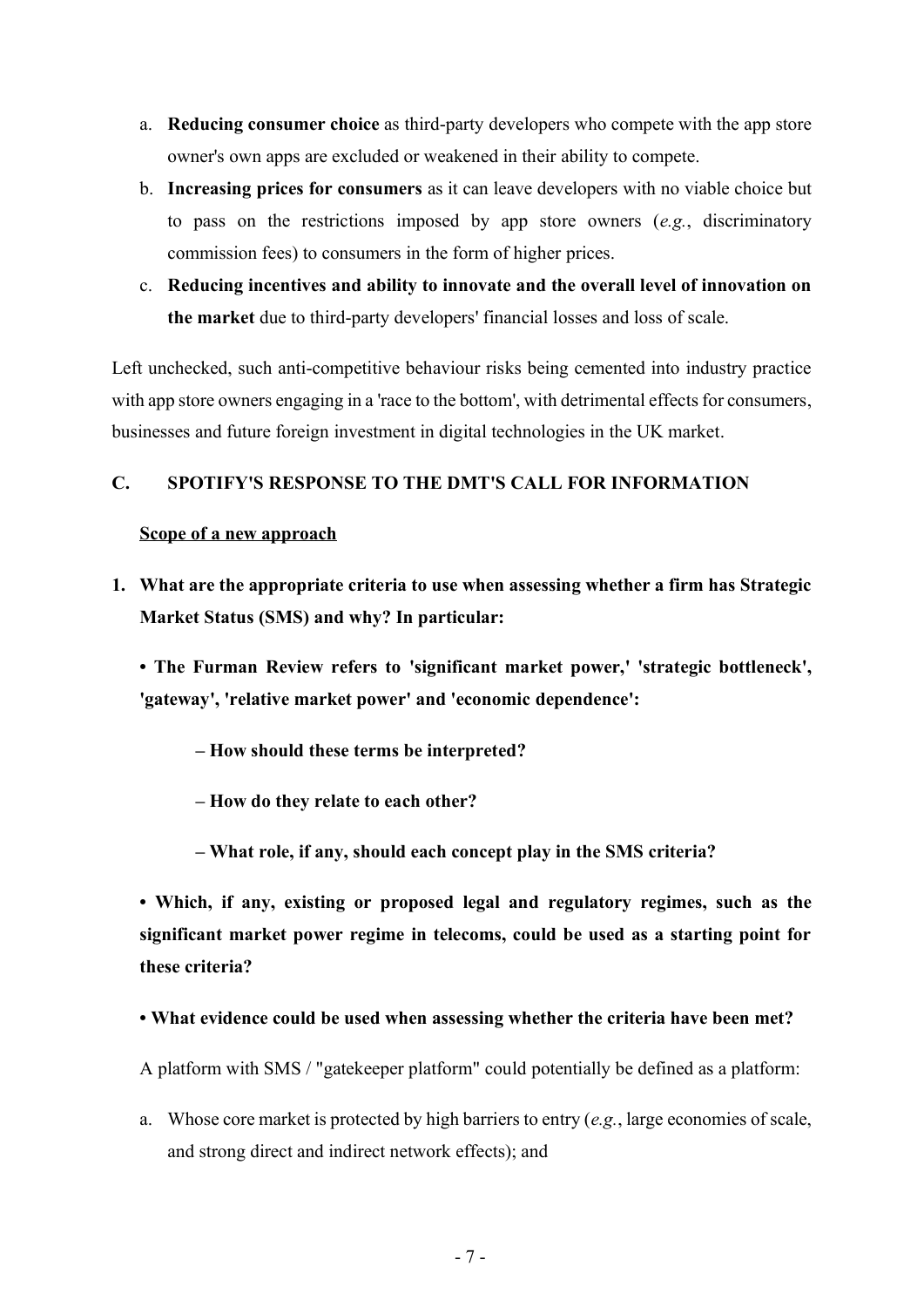- b. Which holds the only access to critical online services for a large population of consumers, who single-home (*i.e.*, who use only one platform, not multiple), hence allowing it to act without constraint when it sets the rules to have access to its platform. Platforms which operate as "gateways", "bottlenecks" or benefit from others' "economic dependency" would be caught under this criterion; and
- c. Which is able to leverage unique assets (*e.g.*, large volumes of data, large customer base, unique technological assets &c.) into adjacent markets and exclude rivals in those markets.

To avoid an overinclusive definition, the criteria listed above should be **cumulative**.

In sum, it would be preferable for the pro-competitive approach regime to apply to a small subset of platforms that engage in behaviours that, because of their unique position of strength, pose a significant threat to competition and innovation, and that require swift remedies to prevent such harm before it occurs. It is also important to preserve the consumer benefits that innovation by gatekeeper platforms can bring when they choose to invest and compete. Thus, the pro-competition approach should not prohibit competition amongst gatekeepers or between gatekeepers and the app developers that rely on their platforms, but rather ensure that competition occurs on a level playing field. Innovation can come from both large and small companies. The pro-competition approach regulation must preserve the ability of the large companies to compete and innovate, while ensuring that smaller innovators are not foreclosed.

- **2. What implications should follow when a firm is designated as having SMS? For example:**
	- **Should an SMS designation enable remedies beyond a code of conduct to be deployed?**
	- **Should SMS status apply to the corporate group as a whole?**
	- **Should the implications of SMS status be confined to a subset of a firm's activities (in line with the market study's recommendation regarding core and adjacent markets)?**

In Spotify's view, designation of a firm as having SMS should be accompanied by a set of obligations (affirmative duties) and prohibitions to provide a degree of certainty to the marketplace and improve the speed and efficacy that competition law investigations sometimes fail to deliver.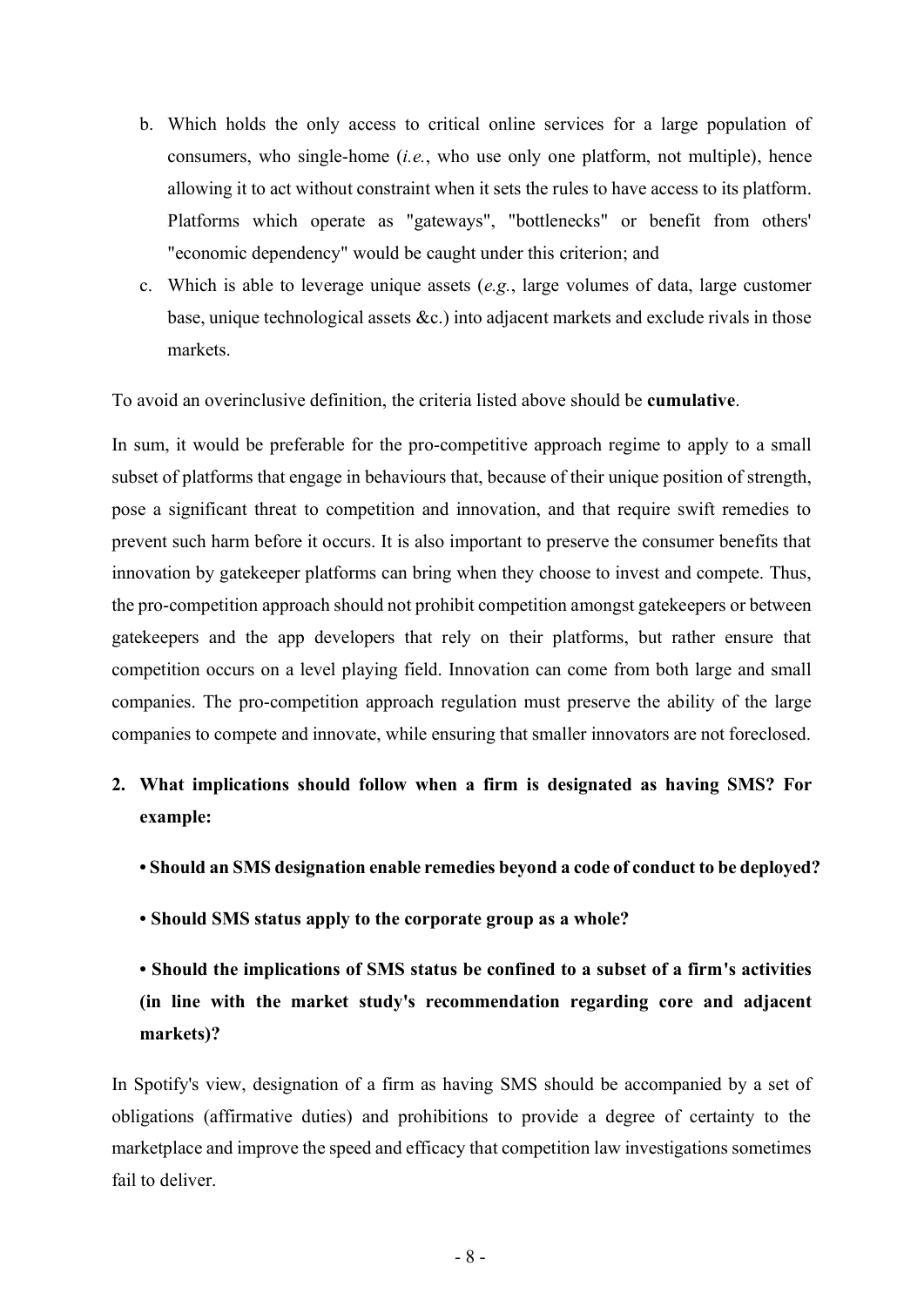This would not exclude the possible need for tailor-made remedies in certain cases, knowing that this approach should be framed in such a way that it does not run into the problems of lack of speed and efficacy that the pro-competition approach is intended, *inter alia*, to solve. As gatekeeper platforms regularly devise new ways of using their gatekeeper status to distort competition and thwart rivals, tailor-made might inevitably become necessary in some cases. When remedies are needed, they should be adopted swiftly, and measures should be taken to ensure that gatekeeper platforms implement them correctly.

As to the set of obligations and prohibitions to be imposed by regulation, the focus should be on the experience of competition and regulatory authorities over the past decades and the types of conduct they have found to be distortive and exclusionary when engaged in by large digital platforms.

There would be a number of behaviours that meet this test and that, if codified in legislation, would clearly define the bounds of acceptable behaviour for gatekeeper platforms and enable the CMA to act with sufficient speed to stop such conduct in an effective manner to preserve competition. Such behaviours would include duties to operate in a fair, reasonable and nondiscriminatory manner towards all services on the gatekeeper's platform and respective user choice, and prohibitions against imposing unfair terms and conditions, engaging in selfpreferencing behaviour, restricting commercial users' communications with their users, misusing data relating to third-party services, and inconsistently applying rules that govern commercial users' access to a platform.

The SMS standing could potentially apply to all entities belonging to a corporate group, but only in relation to activities belonging in a clearly identified relevant product and geographic market.

**3. What should be the scope of a new pro-competition approach, in terms of the activities covered? In particular:**

**• What are the criteria that should define which activities fall within the remit of this regime?** 

**• Views on the solution outlined by the Furman Review (paragraph 2.13) are welcome.**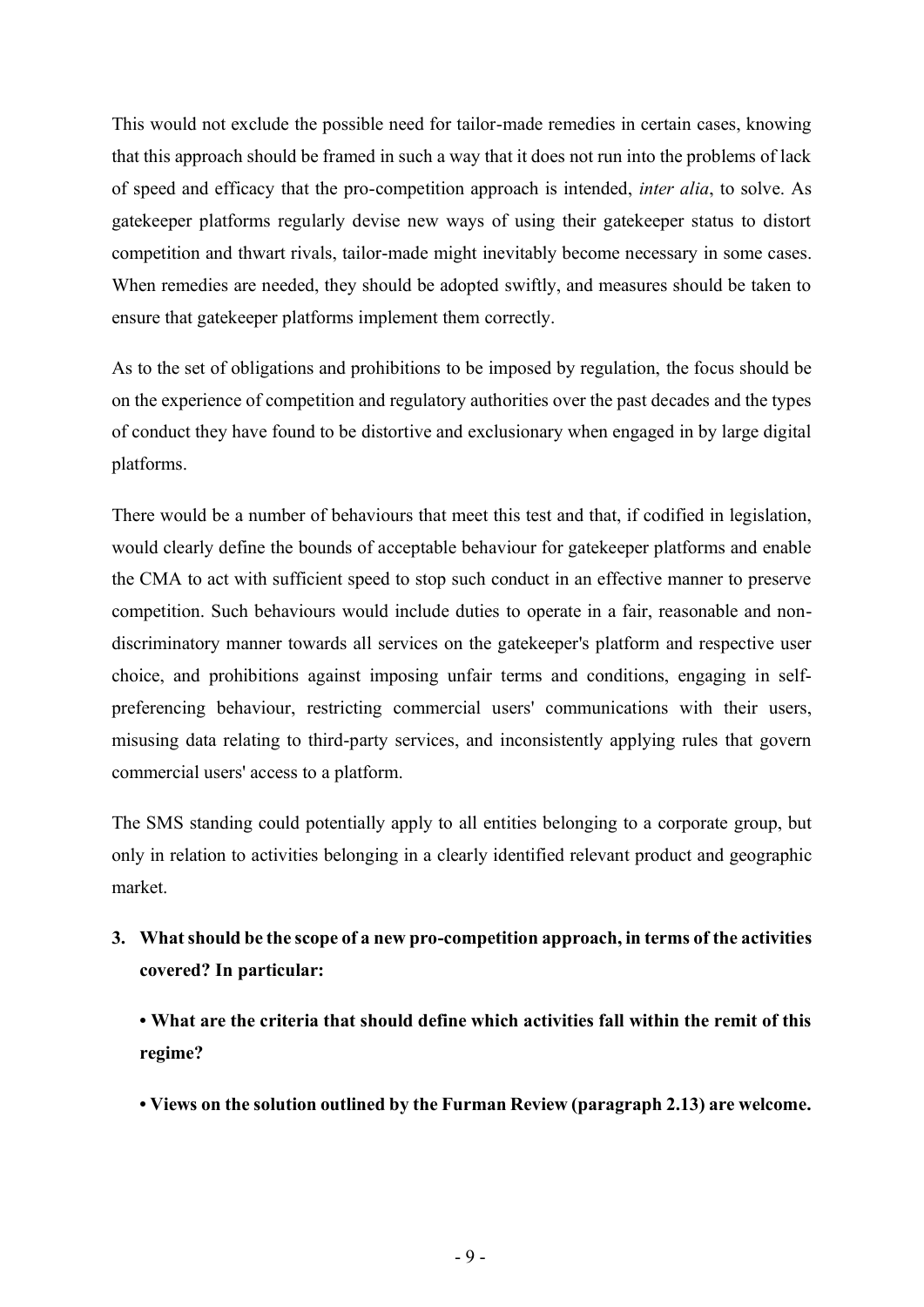In Spotify's view, the pro-competition approach should capture at least the digital sector (and potentially be broader). Spotify, however, recognises the practical difficulties in trying to limit the scope of the pro-competition approach to markets "based upon digital platforms" (as para 2.13 of the Furman Review suggests). Attempting to define markets "based upon digital platforms" by reference, for instance, to certain economic characteristics such as networkbased or data-driven business models might cause more legal uncertainty and confusion as few, if any, industries could arguably be described as not "based upon digital platforms" and this will certainly continue to be the case in the future as the economy becomes increasingly digitised.

# **4. What future developments in digital technology or markets are most relevant for the Taskforce's work? Can you provide evidence as to the possible implications of the COVID-19 pandemic for digital markets both in the short and long term?**

The pro-competition approach has the potential to become a paradigm shifting change to UK competition law – it is therefore important to ensure it is future-proof. The economy's increasing dependency on the digital sector and digital platforms in particular is one of the most relevant factors to take into account when designing the pro-competition regime, which therefore needs to be sufficiently versatile and able to encompass new issues.

Another important development relevant to the DMT's work is the emergence of increasingly advanced consumer products and services linked to the Internet of Things ("**IoT**") (*e.g.*, wearable devices), which have at their core intelligent voice assistants. IoT applications have the potential to provide enormous value to consumers and businesses globally. It is therefore important to ensure a level competitive playing field for commercial users on IoT devices and services to allow the full benefits from this innovation to flow to consumers. The lessons learned in other markets (*e.g.*, regarding the risks of self-preferencing, discriminatory treatment by platform-owners, or abuse of data advantages) should be a helpful guide for ensuring the competitiveness of the IoT space.

The COVID-19 pandemic emphasised the dependency of commercial users and consumers on the digital sector (and app stores in particular) and the ease with which this dependency can be exploited. A pertinent example comes from Apple's behaviour:

Businesses offering services in the analogue world (*e.g.*, cooking classes) have, for a long time, allowed customers to make reservations through iOS apps and pay using the business's own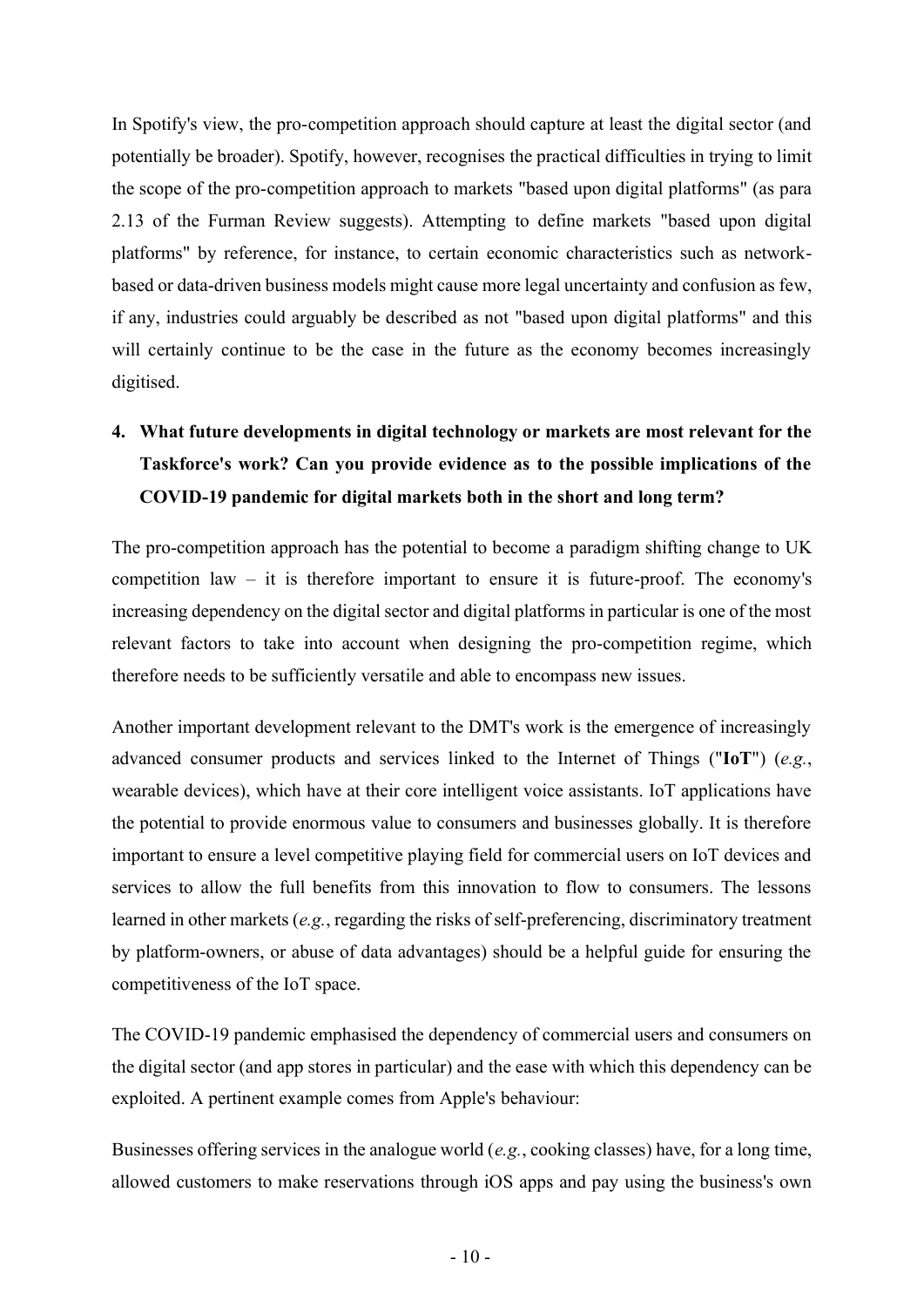payment processing system. Apple had not previously required such apps to use IAP. Due to the COVIDd-19 crisis, many of them started using videoconferencing services to hold engagements digitally and restore a portion of their quickly declining revenue. Apple began to demand a 30% cut of the reservations, insisting that these must also be offered for purchase through IAP (under rule 3.1.3 of Apple's App Store Review Guidelines).

Apple's response to businesses on the verge of financial ruin was to again move the goalposts of compliance with the Guidelines and demand to be paid the IAP 'tax' for services offered outside the App Store or even outside the iOS platform. Apple's demand is also inconsistent with its own attempted justification as to why physical goods and services consumed outside of the iOS app were exempt from IAP. In its reply to Spotify's complaint, Apple had claimed that the exemption was due to it being unable to verify the delivery of physical goods and services to users. This, however, remained the case for the above services even after the switch to videoconferencing – they continued to be consumed outside the app and Apple was not in a position to validate fulfilment. Apple once again moved the App Store goalposts, this time to profit from the global pandemic.

#### **Remedies for addressing harm**

# **5. What are the anti-competitive effects that can arise from the exercise of market power by digital platforms, in particular those platforms not considered by the market study?**

Please see the Introduction to this note, discussing the potential harmful effects arising from anti-competitive behaviour by app store owners.

#### **6. In relation to the code of conduct:**

**• Would a code structure like that proposed by the market study incorporating high-level objectives, principles and supporting guidance work well across other digital markets?** 

**• To what extent would the proposals for a code of conduct put forward by the market study, based on the objectives of 'Fair trading', 'Open choices' and 'Trust and transparency', be able to tackle these effects? How, if at all, would they need to differ and why?** 

Please see above response to Question 2.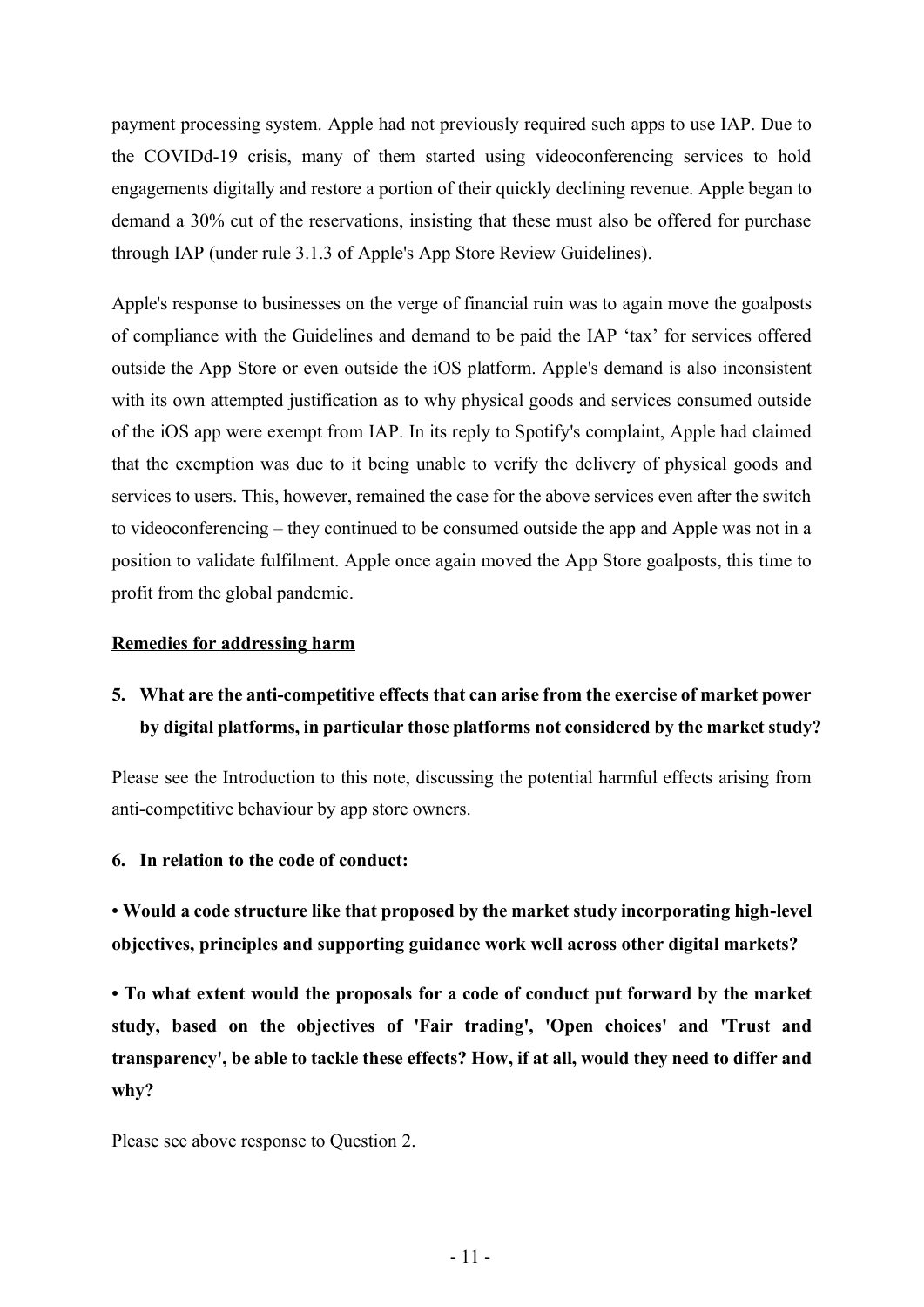# **7. Should there be heightened scrutiny of acquisitions by SMS firms through a separate merger control regime? What should be the jurisdictional and substantive components of such a regime?**

Strategic acquisitions by vertically integrated digital giants in recent years (*e.g.*, Facebook's acquisitions of WhatsApp and Instagram, Apple's acquisition of Shazam, Google's acquisition of DoubleClick) have come into the spotlight again. Valid concerns have been expressed about the ability of merger control regimes globally to capture such deals effectively and consistently, and protect competition and consumers from their negative consequences, especially when nascent competitors are involved.

Spotify agrees with the principle that acquisitions by companies designated as having SMS should come under heightened scrutiny, including by amending the applicable jurisdictional thresholds, which are often too high to capture acquisitions of promising new entrants / killer acquisitions.

Potentially, greater emphasis would need to be placed on the effects of such mergers beyond actual competition – on potential competition (*e.g.*, are potential competitors eliminated?), dynamic competition and the level of innovation in the future – taking into account, in particular, effects arising from the combination of valuable acquired assets (*e.g.*, data or technology) with owned assets. Such substantive considerations could be incorporated in the revision of the CMA's Merger Assessment Guidelines that is currently in progress.

# **8. What remedies are required to address the sources of market power held by digital platforms?**

**• What are the most beneficial uses to which remedies involving data access and data interoperability could be put in digital markets? How do we ensure these remedies can effectively promote competition whilst respecting data protection and privacy rights?** 

**• Should remedies such as structural intervention be available as part of a new procompetition approach? Under what circumstances should they be considered?** 

Please see above response to Question 2.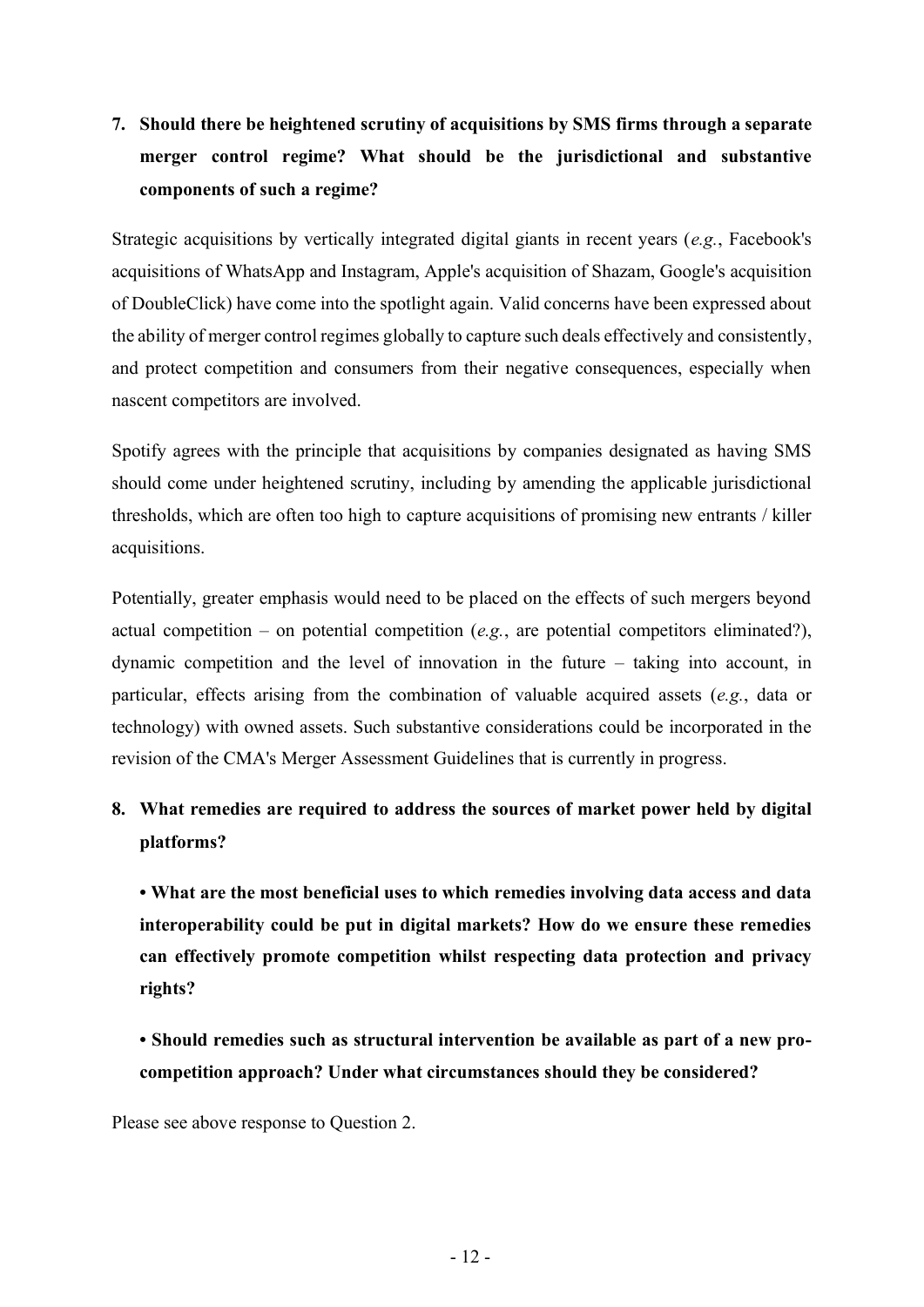In choosing the appropriate remedies, the most components are (i) speed of imposition and implementation and (ii) effectiveness *i.e.*, a true change in market behaviour. Spotify cannot exclude that structural remedies might, in some cases, be the fastest and most effective way to fix issues caused by companies abusing their SMS. However, the use of structural remedies should be carefully considered as they alter the competitive structure of the market on a lasting basis and, in most cases, cannot be reversed. They are also onerous for the parties involved, as any forced divestment is likely to be at distress prices. Such remedies should only be imposed only where proportionate *i.e.*, either where there is no equally effective behavioural remedy (*i.e.*, there is substantial risk of a lasting or repeated infringement that derives from the very structure of the company with SMS) or where any equally effective behavioural remedy would be more burdensome for the undertaking concerned than the structural remedy.

- **9. Are tools required to tackle competition problems which relate to a wider group of platforms, including those that have not been found to have SMS?**
	- **Should a pro-competition regime enable pre-emptive action (for example where there is a risk of the market tipping)?**

**• What measures, if any, are needed to address information asymmetries and imbalances of power between businesses (such as third-party sellers on marketplaces and providers of apps) and platforms?** 

**• What measures, if any, are needed to enable consumers to exert more control over use of their data?** 

**• What role (if any) is there for open or common standards or interoperability to promote competition and innovation across digital markets? In which markets or types of markets? What form should these take?** 

Please see above response to Question 1.

#### **Procedure and structure of a new pro-competition approach**

**10. Are the proposed key characteristics of speed, flexibility, clarity and legal certainty the right ones for a new approach to deliver effective outcomes?**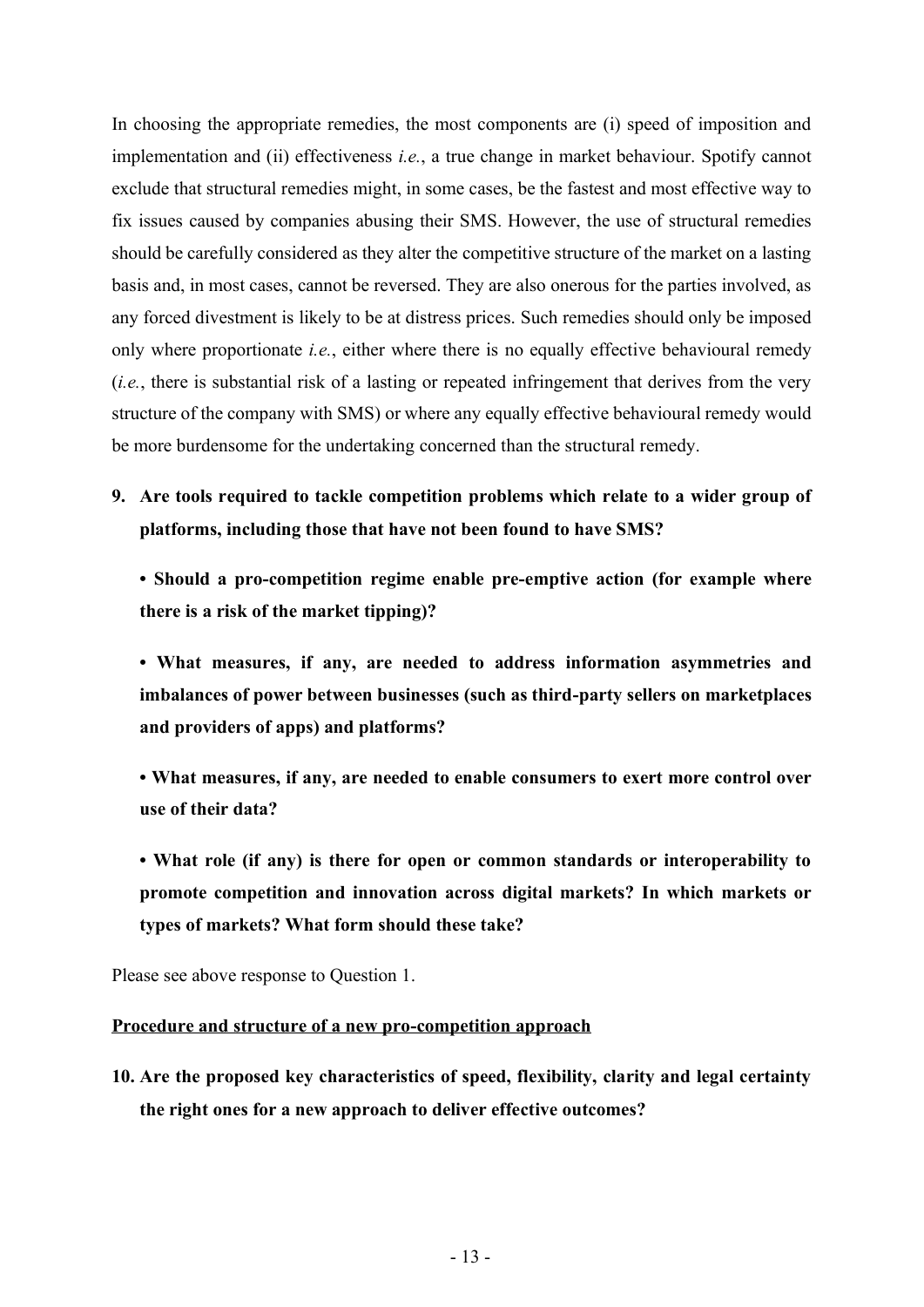Spotify agrees that seeking to modernise UK competition law through the lens of speed, flexibility, clarity and legal certainty is the correct approach. In Spotify's view, speed should take precedence amongst these characteristics, as the risk of irreparable harm to the digital economy is real and ever-present.

Please also see above Introduction and the response to Question 1.

**11. What factors should the Taskforce consider when assessing the detailed design of the procedural framework – both for designating firms and for imposing a code of conduct and any other remedies – including timeframes and frequency of review, evidentiary thresholds, rights of appeal etc.?**

The more serious the potentially negative implications of designating a firm as having SMS, the greater the need to establish appropriate procedural safeguards, such as defence rights and rights of appeal. Nevertheless, the fundamental tension between procedural fairness and timeliness of proceedings should not be ignored. Procedural safeguards introduced to guarantee rights of defence add time and are often abused by parties seeking to protract investigations and delay remedial action. The pro-competition approach should maintain the right balance between these two conflicting goals.

In addition, consistent with prioritising speed of competition law enforcement in the digital economy, the DMT could consider the strategic use of statutory time limits for the completion of key procedural steps in the pro-competition approach, similar to the time limits applicable in the UK market investigations regime as well as strict time frames for parties' co-operation with the CMA's investigative tools (*e.g.*, providing responses to information requests).

**12. What are the key areas of interaction between any new pro-competitive approach and existing and proposed regulatory regimes (such as online harms, data protection and privacy); and how can we best ensure complementarity (both at the initial design and implementation stage, and in the longer term)?**

The pro-competitive approach will not exist in a policy vacuum but will coexist with other regulatory regimes seeking to address different challenges posed by the digital economy. This is not a new phenomenon. Competition regulations in the UK and globally have coexisted with sectoral / specialised regulations for decades. At a high level, to ensure complementarity, it is fundamental to delineate the scope of each regulatory regime with precision, and eliminate